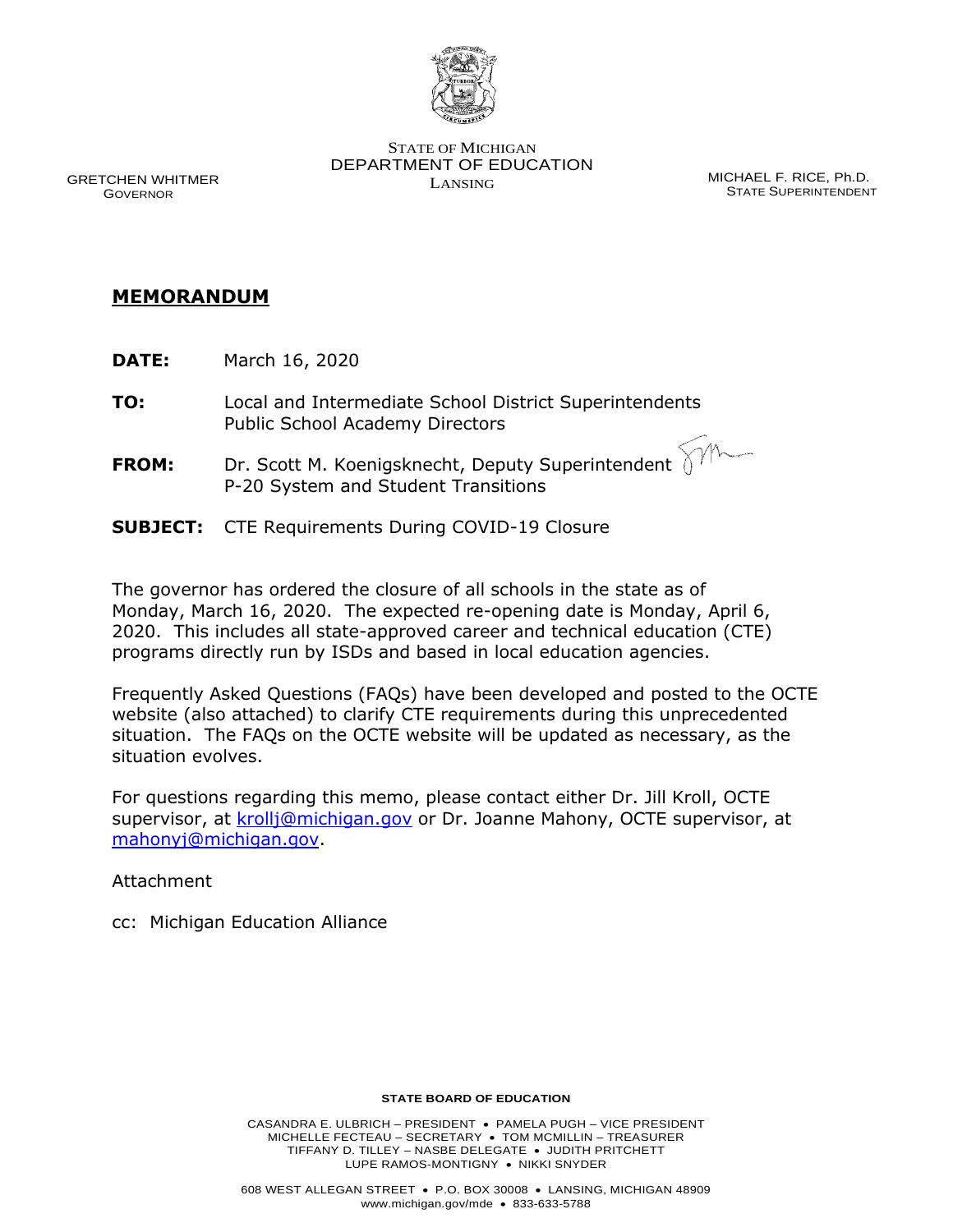## Career and Technical Education Question and Answers COVID-19

This Question and Answer document is specific to the period of time while school districts are closed due to COVID-19.

1. May the region pay hourly employee wages funded with Perkins?

Yes.

2. May the districts pay hourly employee wages funded through Added Cost Section 61a.1 program improvement?

Yes.

3. Are regions permitted to carry over Perkins funds?

No, not at this time. The Federal Government may change this at some point in time.

4. Are districts permitted to carry over Added Cost Section 61a.1 funds?

No, not at this time. The Federal Government may change this at some point in time.

5. Are districts permitted to carry over Section 61b funds?

Yes.

6. Are CTE state approved Cosmetology students eligible to earn clock hours and minimum practical applications (MPAs) through an online learning platform?

No, not at this time. The Federal Government may change this at some point in time.

7. May the second CTE program advisory committee meeting requirement be removed to support social distancing?

Yes. State Approved CTE programs will only be required to hold one program advisory committee meeting for the 2019 -2020 school year. Teachers are encouraged to hold the  $2^{nd}$  meeting through a virtual format.

8. Are students permitted to participate in work-based learning?

No.

Section 5-P of The Michigan Department of Education Pupil Accounting Manual states that work-based learning (WBL) experiences, apprenticeships, and internships must occur during scheduled classroom time. These training